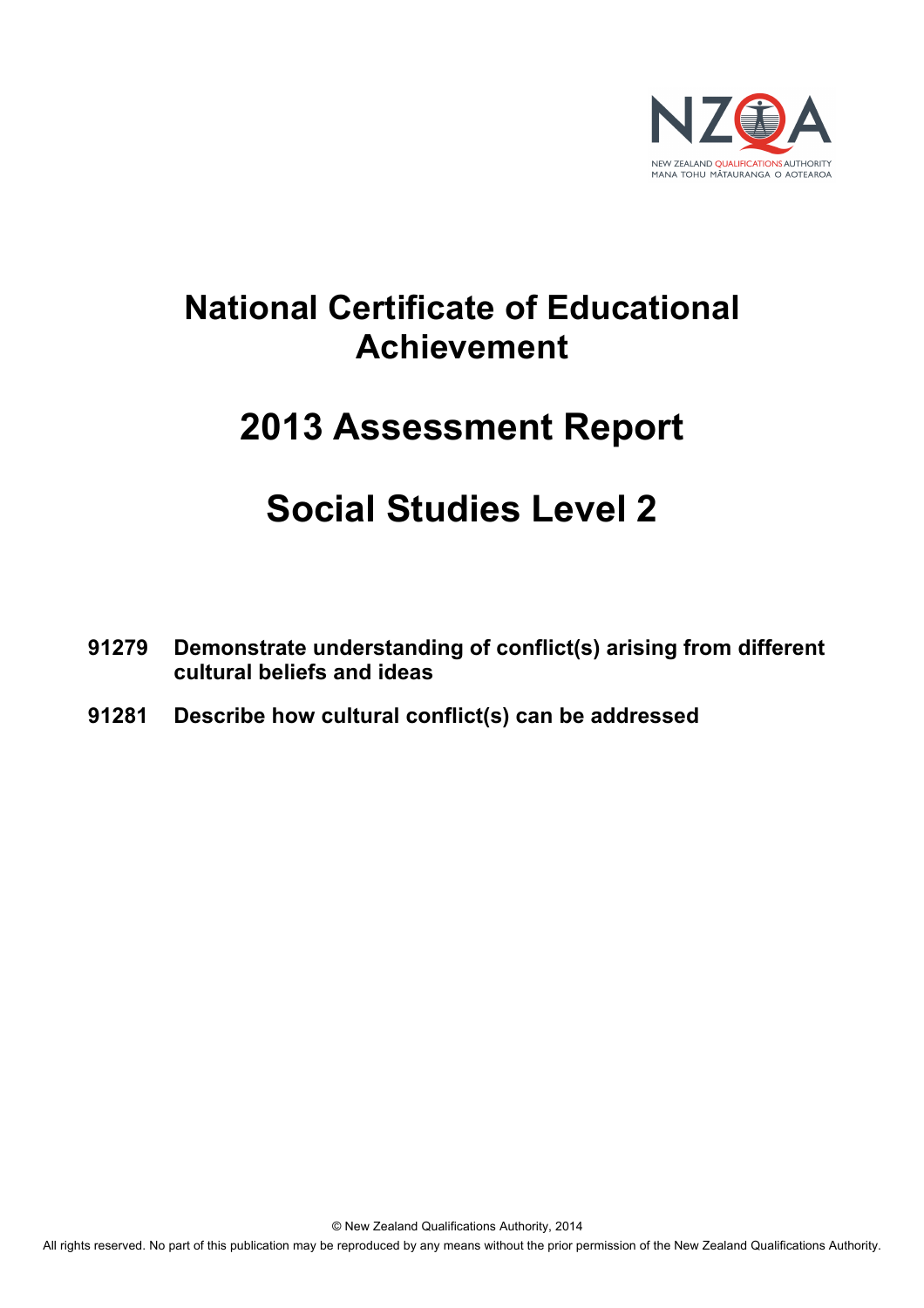# **STANDARD REPORTS**

# **91279 Demonstrate understanding of conflict(s) arising from different cultural beliefs and ideas**

# **ACHIEVEMENT**

#### **Candidates who were awarded Achievement for this standard demonstrated the required skills and knowledge. They commonly:**

- used specific evidence to describe a cultural conflict
- used specific evidence as well as their own account to describe the points-of-view, values and perspectives of the people involved.

## **NOT ACHIEVED**

#### **Candidates who were awarded Not Achieved for this standard lacked some or all of the skills and knowledge required for the award of Achievement. They commonly:**

- gave a general account of the conflict without giving specific evidence to support their description
- gave a very general identification of individuals/groups and their involvement in the conflict without supporting quotes or facts.

## **ACHIEVEMENT WITH MERIT**

#### **In addition to the skills and knowledge required for the award of Achievement, candidates who were awarded Achievement with Merit commonly:**

- identified at least one social force and explained how this social force contributed to the cultural conflict
- used specific evidence to explain how a social force contributed to the cultural conflict.

# **ACHIEVEMENT WITH EXCELLENCE**

#### **In addition to the skills and knowledge required for the award of Achievement with Merit, candidates who were awarded Achievement with Excellence commonly:**

- identified one or two social forces and explained how these social forces contributed to the cultural conflict
- used specific evidence to explain how a social force contributed to the cultural conflict
- evaluated the relative effect(s) of the social forces on the conflict.

### **OTHER COMMENTS**

A wide range of topics have been used by students to respond to this achievement standard. The sector is to be congratulated on its vision to use this achievement standard to explore a wide range of topical material. Candidates who used specific evidence to back up their narrative demonstrated greater depth of understanding of the tasks. Narrative alone does not substantiate a response.

A strength demonstrated by students who achieved with excellence was the ability to take two social forces, show understanding of the effect of each and then use specific evidence to provide an analysis of the relative effect of each. These answers provided a clear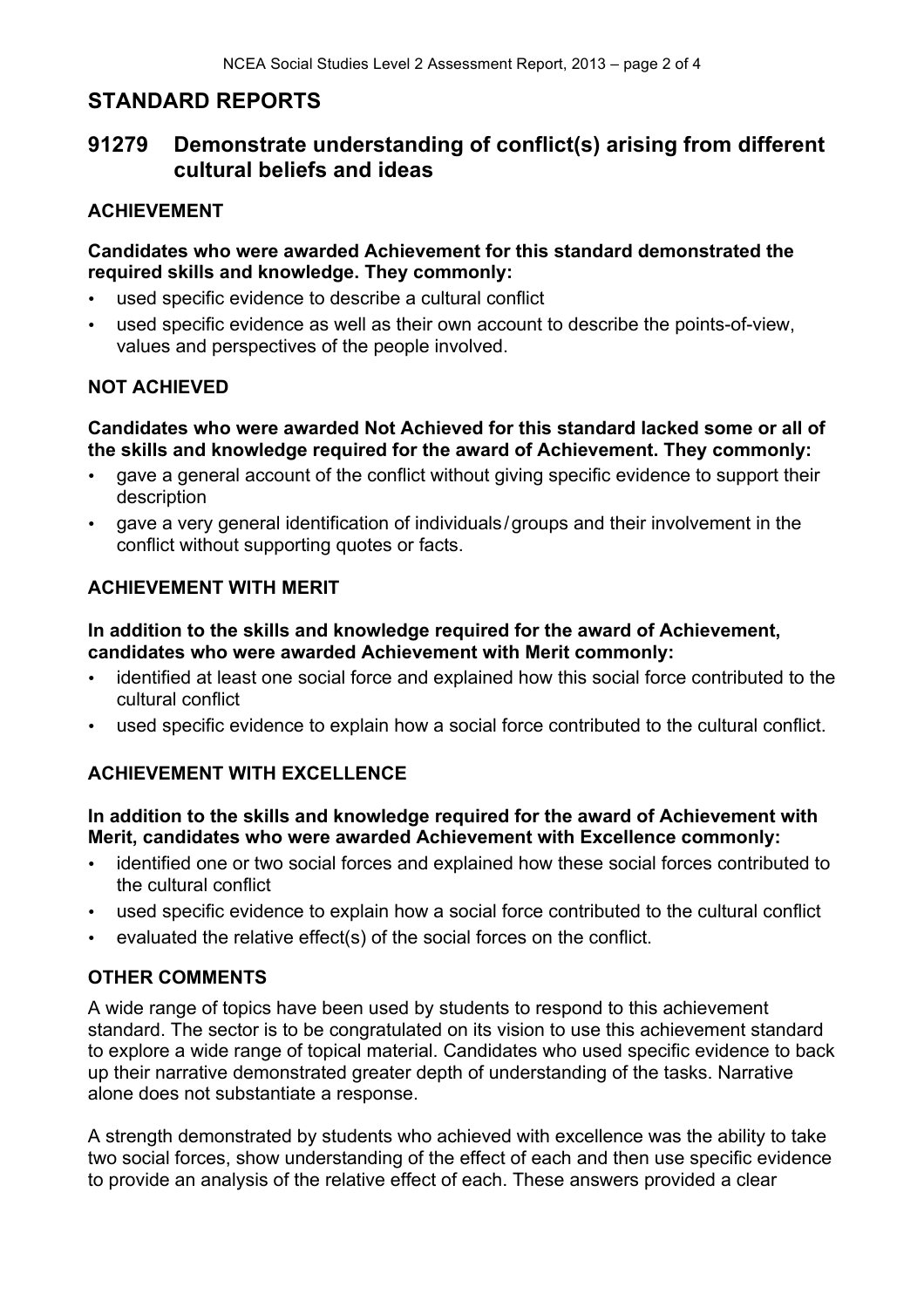pathway to demonstrate the relative effects of the social forces. Some social forces were more effective than others in terms of their contribution to the conflict.

# **91281 Describe how cultural conflict(s) can be addressed**

## **ACHIEVEMENT**

#### **Candidates who were awarded Achievement for this question demonstrated the required skills and knowledge. They commonly:**

- described the focus of the cultural conflict with a minimal amount of specific evidence to support their description
- identified individuals/groups/societies involved and provided limited evidence of understanding of their points of view, values and perspectives
- either identified the factors which shaped the way the conflict was addressed or discussed ways of addressing the conflict and provided limited specific evidence to back up for factors and ways of addressing
- provided narratives that need to be substantiated and supported with specific evidence.

### **NOT ACHIEVED**

#### **Candidates who were awarded Not Achieved for this question lacked some or all of the skills and knowledge required for the award of Achievement. They commonly:**

- identified people / groups etc. without did not provide evidence of understanding of their perspectives etc
- did not provide specific evidence to back their narrative
- did not address one of either the factors or a description of individuals or ways of addressing the conflict.

### **ACHIEVEMENT WITH MERIT**

#### **In addition to the skills and knowledge required for the award of Achievement, candidates who were awarded Achievement with Merit commonly:**

- provided detailed descriptions of possible outcomes which could arise from ways of addressing the conflict
- to a greater or lesser extent linked the possible outcomes directly to the ways of addressing the conflict
- supported their response with social studies concepts and evidence within wellstructured narratives.

### **ACHIEVEMENT WITH EXCELLENCE**

#### **In addition to the skills and knowledge required for the award of Achievement with Merit, candidates who were awarded Achievement with Excellence commonly:**

• avoided the temptation to repeat information in their excellence level response that they used for the earlier question part.

### **OTHER COMMENTS**

Candidates demonstrated that they are able to use the materials provided to support their responses to tasks. Some candidates incorporated understandings from their course of study within their responses to positive effect. The key differential of quality in the